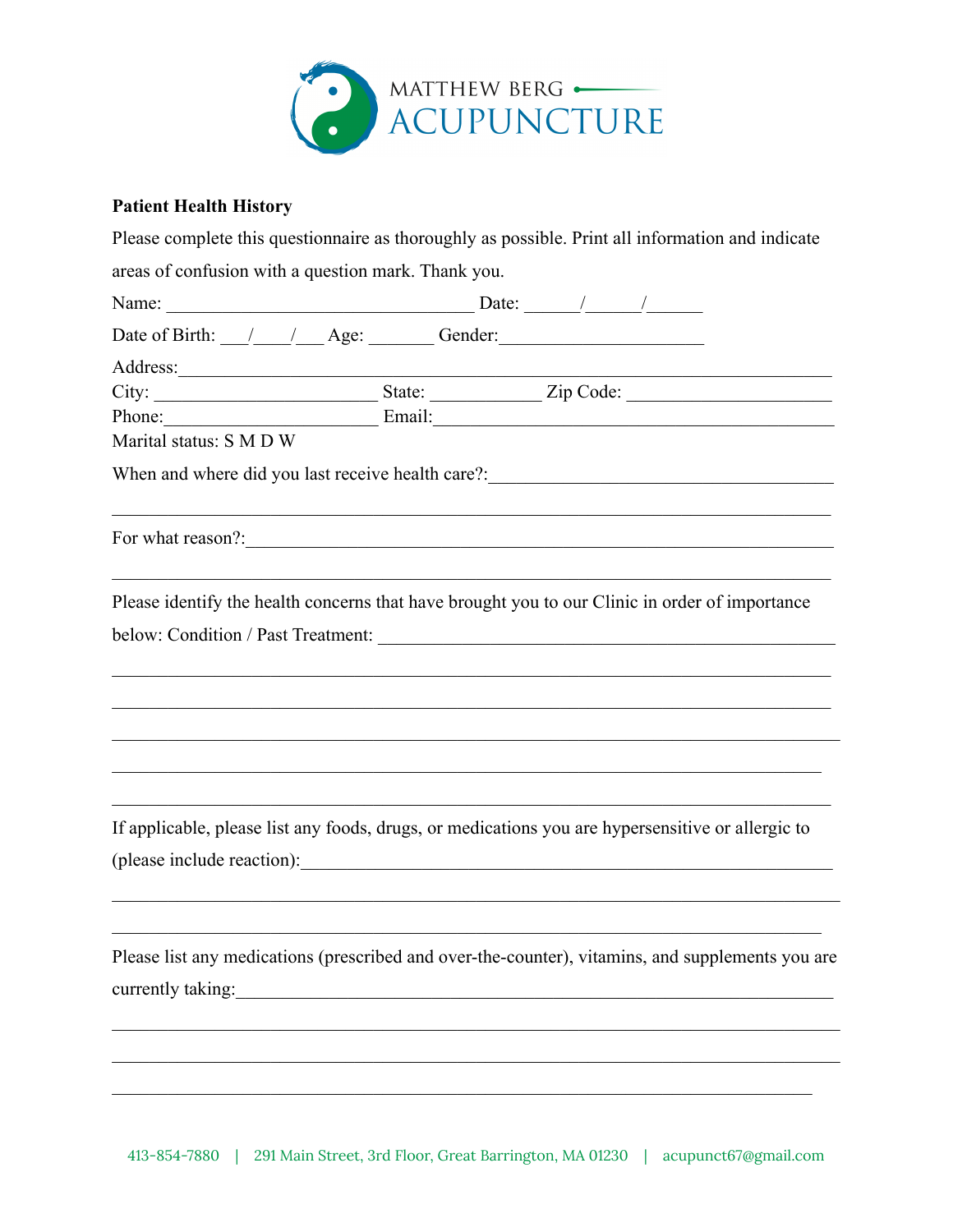

Do you have any reason to believe you may be pregnant? Y N If so, how far along are you?

 $\mathcal{L}_\mathcal{L} = \{ \mathcal{L}_\mathcal{L} = \{ \mathcal{L}_\mathcal{L} = \{ \mathcal{L}_\mathcal{L} = \{ \mathcal{L}_\mathcal{L} = \{ \mathcal{L}_\mathcal{L} = \{ \mathcal{L}_\mathcal{L} = \{ \mathcal{L}_\mathcal{L} = \{ \mathcal{L}_\mathcal{L} = \{ \mathcal{L}_\mathcal{L} = \{ \mathcal{L}_\mathcal{L} = \{ \mathcal{L}_\mathcal{L} = \{ \mathcal{L}_\mathcal{L} = \{ \mathcal{L}_\mathcal{L} = \{ \mathcal{L}_\mathcal{$ 

Do you have any infectious diseases? Y N If yes, please identify:

Height: Weight: Currently: Past Maximum: When? **Childhood Illness** (please circle any that you have had): Scarlet Fever/Diphtheria Rheumatic Fever Mumps Measles German Measles Chicken Pox Other: **Immunizations** (please circle any that you have had): Polio Tetanus Rubella/Mumps/Rubella Pertussis Diphtheria Hib Hepatitis B Others:

 $\mathcal{L}_\mathcal{L} = \{ \mathcal{L}_\mathcal{L} = \{ \mathcal{L}_\mathcal{L} = \{ \mathcal{L}_\mathcal{L} = \{ \mathcal{L}_\mathcal{L} = \{ \mathcal{L}_\mathcal{L} = \{ \mathcal{L}_\mathcal{L} = \{ \mathcal{L}_\mathcal{L} = \{ \mathcal{L}_\mathcal{L} = \{ \mathcal{L}_\mathcal{L} = \{ \mathcal{L}_\mathcal{L} = \{ \mathcal{L}_\mathcal{L} = \{ \mathcal{L}_\mathcal{L} = \{ \mathcal{L}_\mathcal{L} = \{ \mathcal{L}_\mathcal{$ 

 $\mathcal{L}_\mathcal{L} = \{ \mathcal{L}_\mathcal{L} = \{ \mathcal{L}_\mathcal{L} = \{ \mathcal{L}_\mathcal{L} = \{ \mathcal{L}_\mathcal{L} = \{ \mathcal{L}_\mathcal{L} = \{ \mathcal{L}_\mathcal{L} = \{ \mathcal{L}_\mathcal{L} = \{ \mathcal{L}_\mathcal{L} = \{ \mathcal{L}_\mathcal{L} = \{ \mathcal{L}_\mathcal{L} = \{ \mathcal{L}_\mathcal{L} = \{ \mathcal{L}_\mathcal{L} = \{ \mathcal{L}_\mathcal{L} = \{ \mathcal{L}_\mathcal{$ 

 $\mathcal{L}_\mathcal{L} = \{ \mathcal{L}_\mathcal{L} = \{ \mathcal{L}_\mathcal{L} = \{ \mathcal{L}_\mathcal{L} = \{ \mathcal{L}_\mathcal{L} = \{ \mathcal{L}_\mathcal{L} = \{ \mathcal{L}_\mathcal{L} = \{ \mathcal{L}_\mathcal{L} = \{ \mathcal{L}_\mathcal{L} = \{ \mathcal{L}_\mathcal{L} = \{ \mathcal{L}_\mathcal{L} = \{ \mathcal{L}_\mathcal{L} = \{ \mathcal{L}_\mathcal{L} = \{ \mathcal{L}_\mathcal{L} = \{ \mathcal{L}_\mathcal{$ 

 $\mathcal{L}_\text{max}$  , and the contribution of the contribution of the contribution of the contribution of the contribution of the contribution of the contribution of the contribution of the contribution of the contribution of t

 $\mathcal{L}_\text{max}$  , and the contribution of the contribution of the contribution of the contribution of the contribution of

**Hospitalizations and Surgeries**: Reason/Date:\_\_\_\_\_\_\_\_\_\_\_\_\_\_\_\_\_\_\_\_\_\_\_\_\_\_\_\_\_\_\_\_\_\_\_\_\_\_\_

**X-Rays/CAT Scans/MRI/NMR/Special Studies**: Reason/When:\_\_\_\_\_\_\_\_\_\_\_\_\_\_\_\_\_\_\_\_\_\_\_\_

**Emotional** (please circle any that you experience now and underline any that you have experienced in the past): Mood Swings Nervousness Mental Tension Depression Anxiety **Energy and Immunity** (please circle any that you experience now and underline any that you have experienced in the past): Fatigue Slow Wound Healing Chronic Infections Chronic Fatigue Syndrome

 $\mathcal{L}_\mathcal{L} = \{ \mathcal{L}_\mathcal{L} = \{ \mathcal{L}_\mathcal{L} = \{ \mathcal{L}_\mathcal{L} = \{ \mathcal{L}_\mathcal{L} = \{ \mathcal{L}_\mathcal{L} = \{ \mathcal{L}_\mathcal{L} = \{ \mathcal{L}_\mathcal{L} = \{ \mathcal{L}_\mathcal{L} = \{ \mathcal{L}_\mathcal{L} = \{ \mathcal{L}_\mathcal{L} = \{ \mathcal{L}_\mathcal{L} = \{ \mathcal{L}_\mathcal{L} = \{ \mathcal{L}_\mathcal{L} = \{ \mathcal{L}_\mathcal{$ 

**Head, Eye, Ear, Nose, and Throat** (please circle any that you experience now and underline any that you have experienced in the past): Impaired Vision Eye Pain/Strain Glaucoma Glasses/Contacts Tearing/Dryness Impaired Hearing Ear Ringing Ear Aches Headaches Sinus Problems Nose Bleeds Frequent Sore Throats Teeth Grinding TMJ/Jaw Problems Hay Fever **Respiratory** (please circle any that you experience now and underline any that you have experienced in the past): Pneumonia Frequent Common Colds Difficulty Breathing Emphysema Persistent Cough Pleurisy Asthma Tuberculosis Shortness of Breath Other Respiratory Problems:

 $\mathcal{L}_\mathcal{L} = \{ \mathcal{L}_\mathcal{L} = \{ \mathcal{L}_\mathcal{L} = \{ \mathcal{L}_\mathcal{L} = \{ \mathcal{L}_\mathcal{L} = \{ \mathcal{L}_\mathcal{L} = \{ \mathcal{L}_\mathcal{L} = \{ \mathcal{L}_\mathcal{L} = \{ \mathcal{L}_\mathcal{L} = \{ \mathcal{L}_\mathcal{L} = \{ \mathcal{L}_\mathcal{L} = \{ \mathcal{L}_\mathcal{L} = \{ \mathcal{L}_\mathcal{L} = \{ \mathcal{L}_\mathcal{L} = \{ \mathcal{L}_\mathcal{$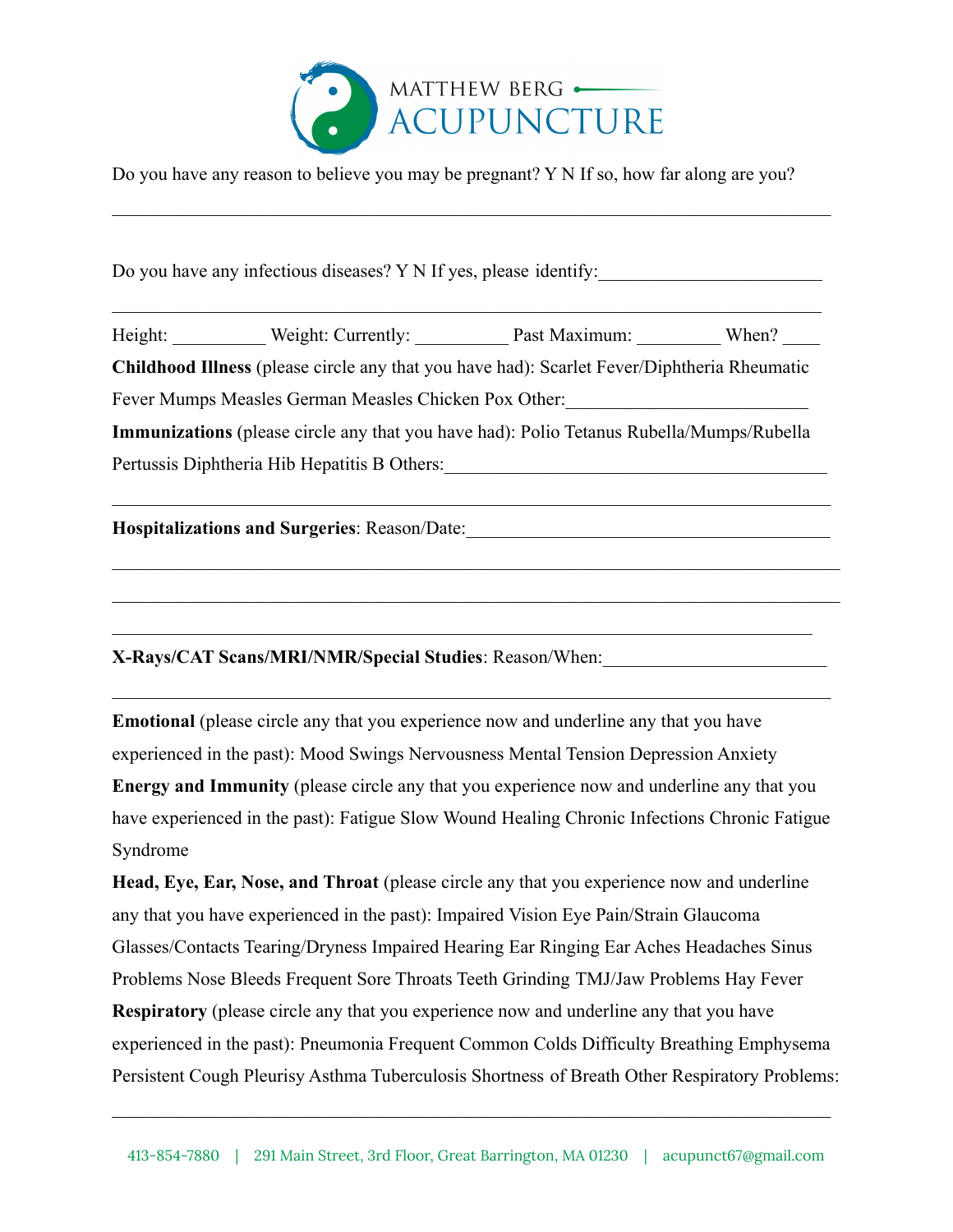

**Cardiovascular** (please circle any that you experience now and underline any that you have experienced in the past): Heart Disease Chest Pain Swelling of Ankles High Blood Pressure Palpitations/Fluttering Stroke Heart Murmurs Rheumatic Fever Varicose Veins **Gastrointestinal** (please circle any that you experience now and underline any that you have experienced in the past): Ulcers Changes in Appetite Nausea/Vomiting Epigastric Pain Passing Gas Heartburn Belching Gallbladder Disease Liver Disease Hepatitis B or C Hemorrhoids Abdominal Pain

**Genito-Urinary Tract** (please circle any that you experience now and underline any that you have experienced in the past): Kidney Disease Painful Urination Frequent UTI Frequent Urination Heavy Flow Kidney Stones Impaired Urination Blood in Urine Frequent Urination at Night

**Female Reproductive/Breasts** (please circle any that you experience now and underline any that you have experienced in the past): Irregular Cycles Breast Lumps/Tenderness Nipple Discharge Heavy Flow Vaginal Discharge Premenstrual Problems Clotting Bleeding Between Cycles Menopausal Symptoms Difficulty Conceiving Painful Periods

Menstrual/Birthing History: Age of First Menses: \_\_\_\_\_\_\_ Birth Control Type: \_\_\_\_\_\_ # of Abortions:  $\frac{1}{\sqrt{1-\frac{1}{n}}}$  # of Days of Menses:  $\frac{1}{\sqrt{1-\frac{1}{n}}}$  # of Pregnancies:  $\frac{1}{\sqrt{1-\frac{1}{n}}}$  # of Live Births: Length of Cycle: # of Miscarriages:

**Male Reproductive** (please circle any that you experience now and underline any that you have experienced in the past): Sexual Difficulties Prostate Problems Testicular Pain/Swelling Penile Discharge

**Musculoskeletal** (please circle any that you experience now and underline any that you have experienced in the past): Neck/Shoulder Pain Muscle Spasms/Cramps Arm Pain Upper Back Pain Mid Back Pain Low Back Pain Leg Pain Joint Pain (if so, where?):

 $\mathcal{L}_\text{max}$  , and the contribution of the contribution of the contribution of the contribution of the contribution of the contribution of the contribution of the contribution of the contribution of the contribution of t

**Neurologic** (please circle any that you experience now and underline any that you have experienced in the past): Vertigo/Dizziness Paralysis Numbness/Tingling Loss of Balance Seizures/Epilepsy Migraines